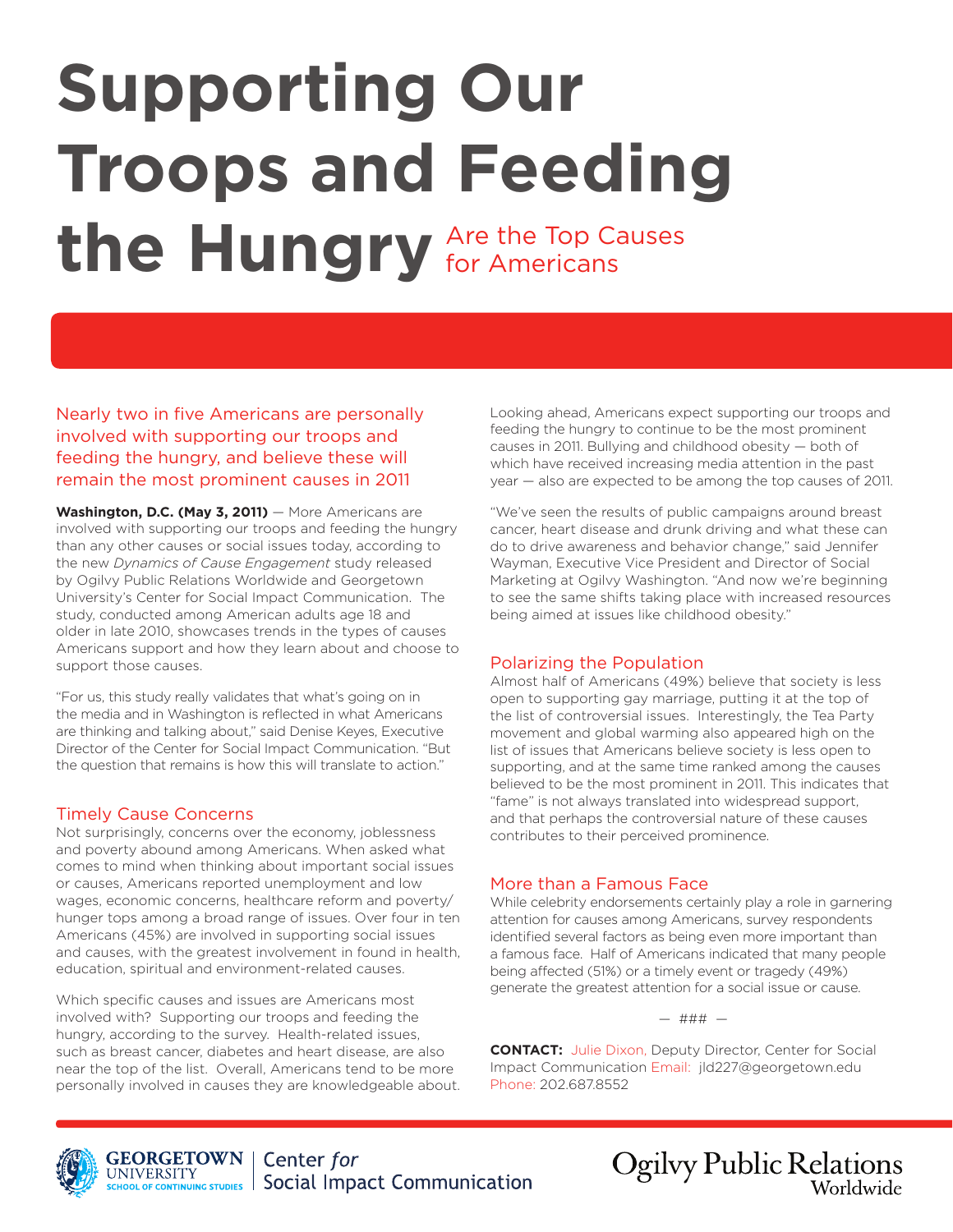# About the Survey

Ogilvy Public Relations Worldwide and Georgetown University's Center for Social Impact Communication developed the study with the objectives of showcasing trends in cause involvement and evaluating the role of a variety of activities in fostering engagement. An online survey was conducted by TNS Global among a nationally representative sample of 2,000 Americans ages 18 and over. The survey was fielded November 30 to December 22, 2010, and has a margin of error of +/-2.2% at the 95% confidence level.

### **Additional key findings will be released in upcoming weeks:**

**May 16** – Cause Involvement by Gender

**May 30** - Cause Involvement by Ethnicity

**June 13** - Cause Involvement by Generation

**June 27** - Cause Involvement and Behavior Change

## Key Findings

#### **Top-of-Mind Social Issues and Causes**

When thinking of important social issues or causes, Americans report a broad range of concerns with economic considerations, healthcare reform and poverty/hunger most top-of-mind.



#### **Cause Involvement**

Americans are most involved in spiritual, health, education, and environment-related causes.





Overall, Americans tend to be more personally involved in social causes that they feel more knowledgeable about, including supporting our troops, feeding the hungry, breast cancer and heart disease.

**(Only top ten causes shown)**



**GEORGETOWN** Center for **UNIVERSITY Social Impact Communication** SCHOOL OF CONTINUING STUDIES

**Ogilvy Public Relations** Worldwide

#### **Knowledge & Involvement with Specific Causes**